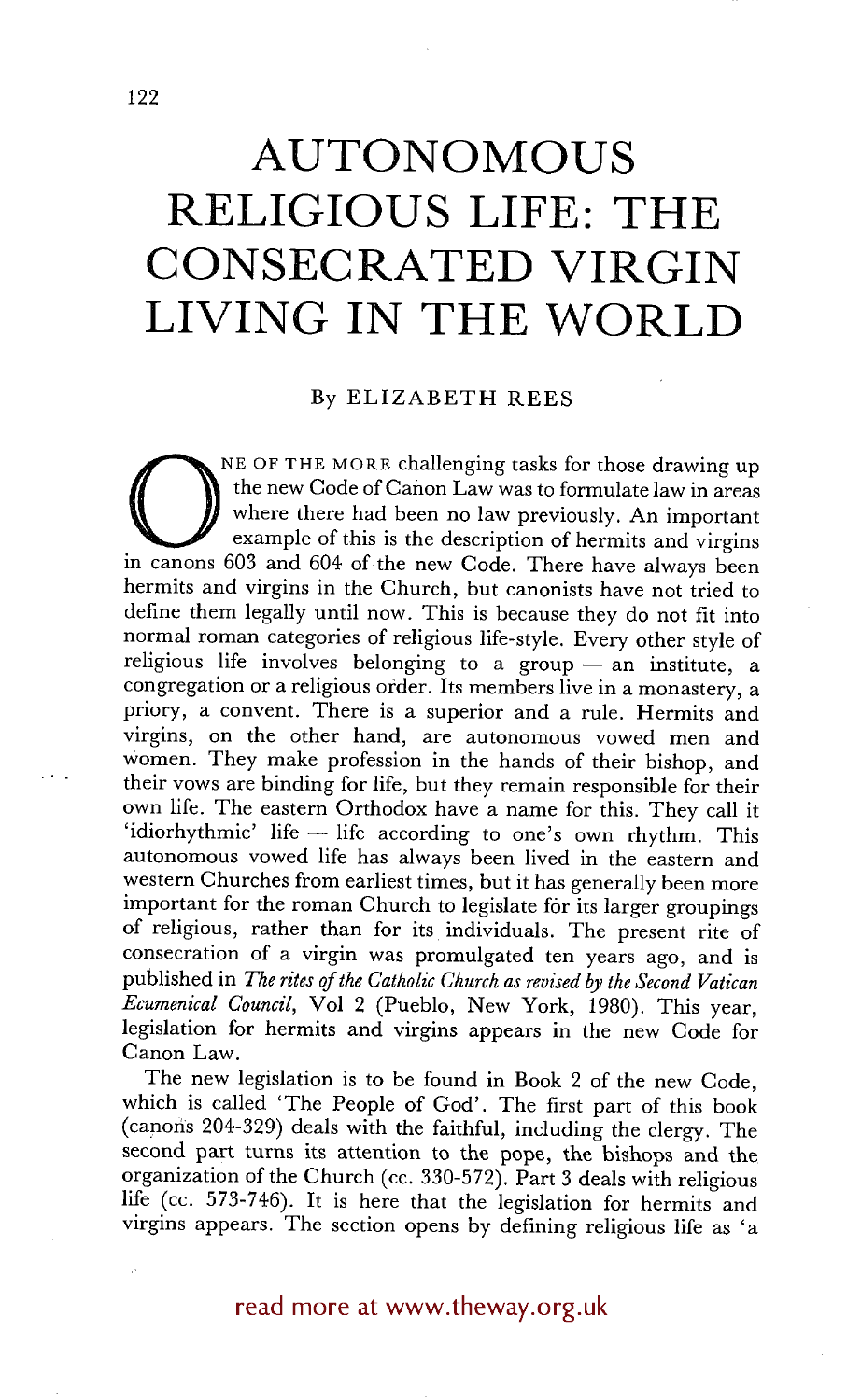stable form of living by which members of the faithful, following Christ more closely, are totally dedicated to God' (c. 573). The evangelical counsels are then described (cc. 575-601). Next the 'fraternal life' of an institute is discussed (c. 602) and then the autonomous life-style of hermits (c. 603) and virgins (c. 604).

Canon 604 runs as follows:

1. The order of virgins is also to be added to these forms of consecrated life. They are consecrated to God, mystically espoused to Christ, and dedicated to the service of the Church. Their intention of following Christ more closely is declared when the diocesan bishop consecrates them according to the approved liturgical rites.

2. Virgins can be associated together to observe their intentions more faithfully, to serve the Church in a way that befits their state and for their mutual help.

For the last few centuries we have consistently ignored autonomous religious life. We have urged people into institutions hemmed round with canonical safeguards, and insisted that anyone living outside the walls of these institutions cannot be a religious. The new Code of Canon Law invites us to a broader vision. Consecrated virgins living in the world publicly vow virginity in the hands of their bishop before the gathered christian community. Their vow is binding for life, though its dispensation may be obtained from Rome. Since canon 604 appears in the middle of the legislation concerning religious, virgins are obviously regarded as religious. In practical terms, this means that the Church regards them as religious sisters.

Why do virgins make one vow instead of three? Before answering this it is necessary to remember that different religious orders make different vows. Benedictines vow stability, conversion of life and obedience (chastity is not mentioned!). Dominicans simply vow obedience. Congregations founded more recently vow poverty, chastity and obedience. The different vow formulas which have evolved all express the same desire  $-$  to live according to the gospel counsels, with a solemn promise to try to do so.

The consecrated virgin is autonomous. She has no congregation or mother superior. She is answerable to her bishop as leader of the church in her locality. Canon law does not define the relationship between the virgin and her bishop: he simply consecrates her. He is not responsible for providing her with work, or housing or a salary. But it is desirable that he should be solicitous for her as one of his religious, and it is equally valuable for her to take the initiative and spend time with him every now and then. This has been a tradition